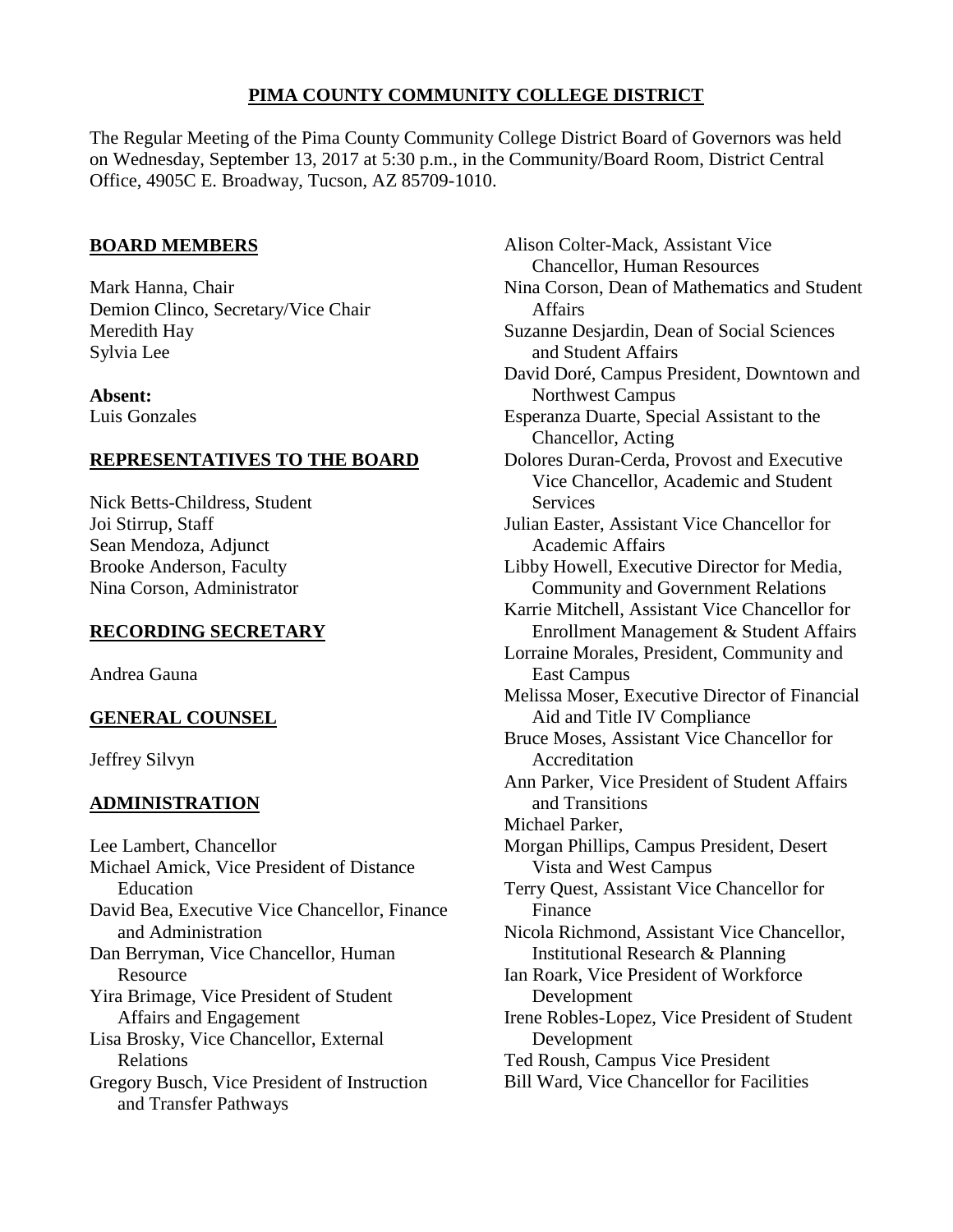## **GENERAL MATTERS**

## Call to Order

Mark Hanna called the meeting to order at 5:30 p.m.

## Pledge of Allegiance

Meredith Hay led the Pledge of Allegiance

Governing Board Recognition and/or Awards – Faculty Emeritus Recognition

## Public Comment – Call to Audience

Mark J. Grushka, acknowledge 40 years of PCC Motorcycle Rider Education

Ana Mendoza, Elizabeth Kurilko and Nicolas Hernandez, student support for DACA

## Remarks by Governing Board Members

Board Chair Hanna spoke on his support of DACA, his interaction with students on the first day of Fall semester, two public safety graduations, the official welcome of the Provost, and The Victoria Foundation event in Phoenix.

Board Chair Hanna acknowledged the passing of Paul Weisenburger.

Board member Lee reported that she will be attending ACCT's National Conference in Las Vegas and has been asked to present on several different topics.

## **REPORTS**

Administration Report

### **Accreditation Update**

Bruce Moses, Assistant Vice Chancellor for Accreditation and Quality Improvement provided an overview of where we are at in the efforts of accreditation.

Mr. Moses noted that he has a final agenda for the peer review site location visits in October.

The Accreditation Steering Group will have a planning retreat on December  $8<sup>th</sup>$ .

Mr. Moses will have more information at the next Board meeting on the Colleges areas of strength. Mr. Moses noted one of those areas is Developmental Education, it was reported that they have some new information and evidence to share.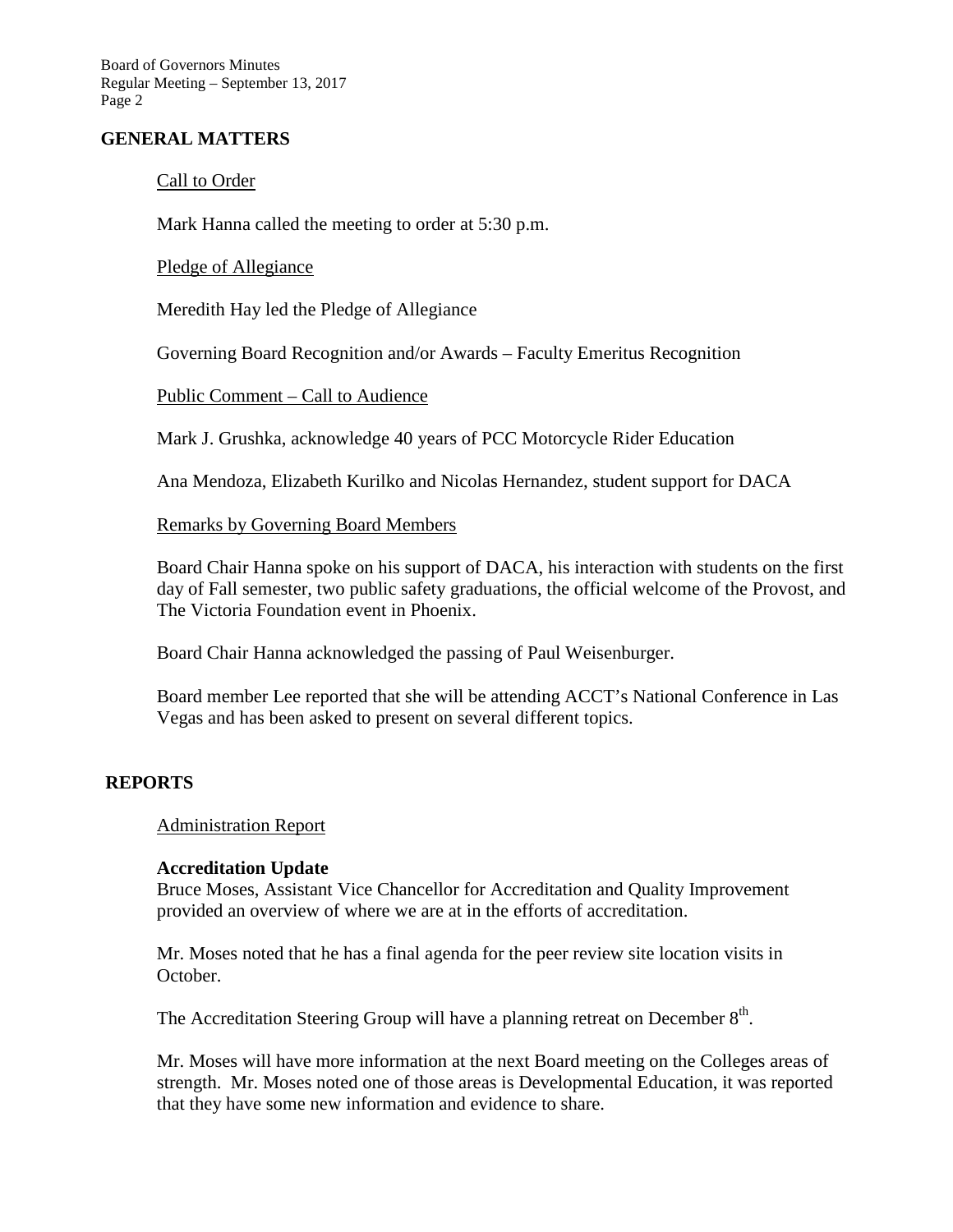At the January Board meeting Mr. Moses will present a packet of initial arguments and supporting documents that we are meeting the criterions.

A peer reviewer from HLC, Dr. Irene Covala, will be visiting three sites on October 23  $\&$ 24, 2017. She will be visiting with faculty, students, and PCC leadership at Davis-Monthan and Public Safety on October  $23^{rd}$ . On October  $24^{th}$ , she will visit District Office with Chancellor Lambert, Dave Bea and then visit the Casino Del Sol site.

## **Enrollment Update**

Karrie Mitchell, Assistant Vice Chancellor for Enrollment Management and Student Affairs provided an update on enrollment. Enrollment is up 1.29%. Headcount and FTSE are down but this is a similar trend with other colleges across the state.

Dr. Mitchell provided headcount data by ethnicity showing that we are in alignment with the county census.

Dr. Mitchell discussed some of the new initiatives for the intake enrollment funnel process. A welcoming video has been created and there are conversations with students about career confidence. This initiative supports guided pathways.

An audit was conducted of 53 certificate programs and it was discovered that 22 of the programs do not require a placement test. One of the initiatives being worked on is programming this into the application system so the placement test requirement does not pop up for these programs.

For students who have decided on a program, a new program orientation has been developed to talk about pathways for these students. For those students who are undecided, an exploratory orientation run by counselors gives them an opportunity to explore career options. Pima Connection is another initiative being worked on.

The last initiative is the development of the Decision Tree, students answer questions to funnel them into the correct application. This process will be in place this semester.

Board member Hay asked when we will see changes to the number of persistence. Dr. Mitchell reported that the Decision Tree will be up and running within 60 days, Pima Connection by the end of October, the admissions application this semester and by next fall you should see an increase in enrollment and persistence as well. With guided pathways we should see improvement in enrollment in the next couple of years.

Board member Hanna wants to be sure that Dr. Mitchell is checking in with the outreach group to find out what's working and what's not working.

Dr. Mitchell noted that one on one advising is in process.

Reports by Representatives to the Board

*Student – Nick Betts-Childress*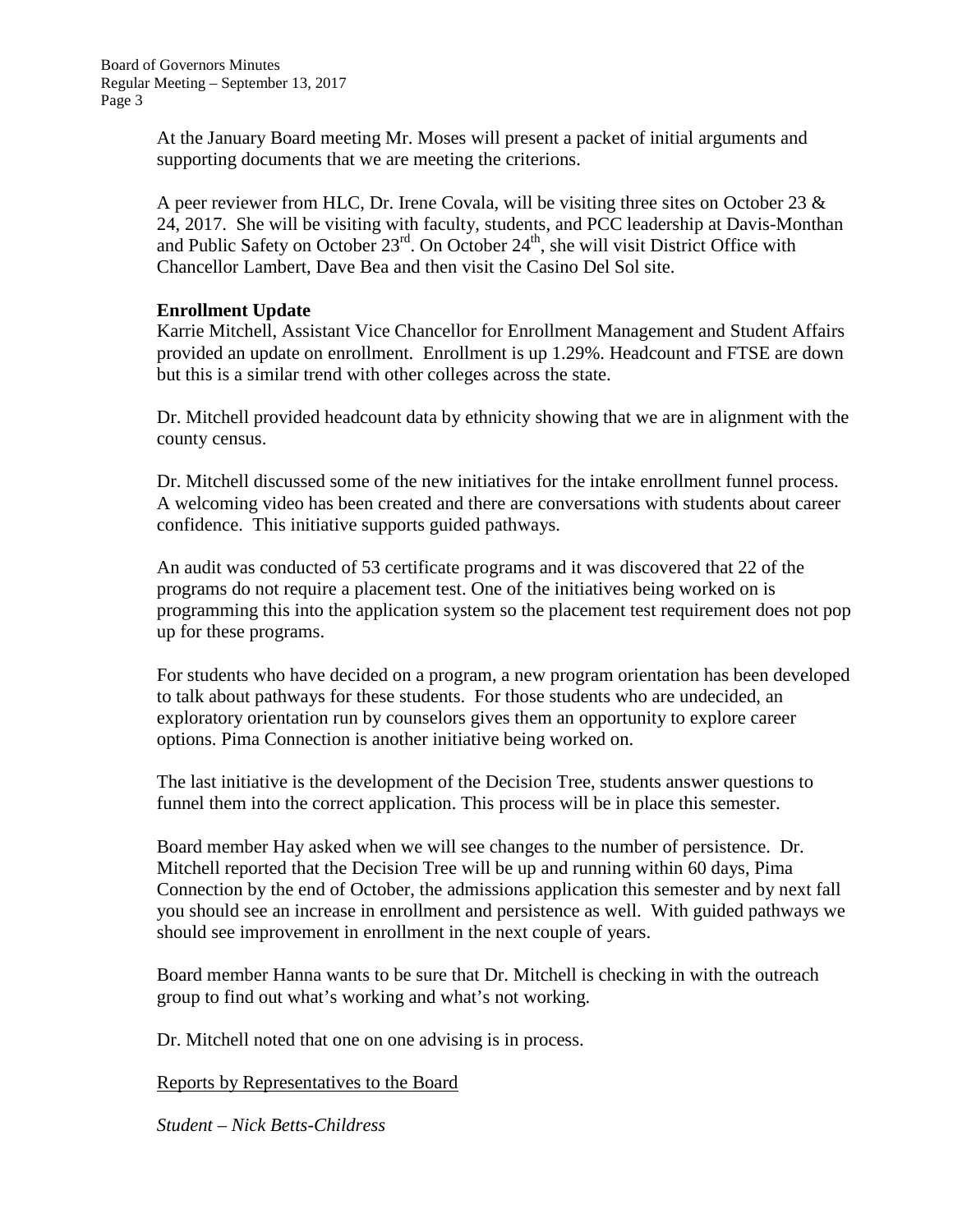> Student Representative Nick Betts-Childress highlighted student sponsored activities at each of the campuses.

Students did not present a recommendation/concern to the Board.

# *Adjunct – Sean Mendoza*

Adjunct Representative Sean Mendoza reported that the adjunct faculty would like to create an infrastructure for adjuncts to communicate with one another. Google Communities is being used to get more adjuncts connected.

Adjuncts did no present a recommendation/concern to the Board.

## *Faculty – Brooke Anderson*

Faculty Representative Brook Anderson presented the faculty report which included information about a proposal for a teaching and learning center approved by the Executive Leadership Team, a sub-committee working with Gregg Bush, West Campus Vice President on guided pathways, and a the Faculty Evaluation Group working on a process for professional development initiatives. Ms. Anderson also noted that Faculty Senate is working on this year's All Faculty Day.

Faculty recommended that the workloads, clerical support and compensation of the new faculty leadership be examined. It was noted that there are some inequities in the workloads.

*Staff – Joi Stirrup*

There was no report. Staff did not present a recommendation/concern to the Board.

## *Administrator – Nina Corson*

Administrator Representative Nina Corson reported on their support of the Guided Pathways project, Fast Pass events, Brian Stewart, Dean of Education and Student Affairs was selected to be a member of the board for Tucson Values Teachers, and Micheal Amick, Vice President for Distance Education was elected to join All College Council. She also reported on Pima Connection (Starfish).

Administrators encourage the Board to support our DACA students.

## Chancellor's Report

Highlights of Chancellor's report included:

- Chancellor Lambert introduced the new Dean of Communications at Downtown Campus, Kenneth Chavez and the Director of Dual Enrollment, Tom Clooney.
- Guided Pathways and block scheduling is making progress and we should reach our goal of implementation by Fall 2018.
- AGM Containers had discussions with Chancellor Lambert on tuition reimbursement programs.
- PCC was awarded the Gold Seal of Good Health Keeping from the Wellness Council of Arizona.
- There will be a Center of Excellence Summit on October  $6<sup>th</sup>$ .
- Pima Community College and Maricopa will submit their budget focusing on the STEM Program.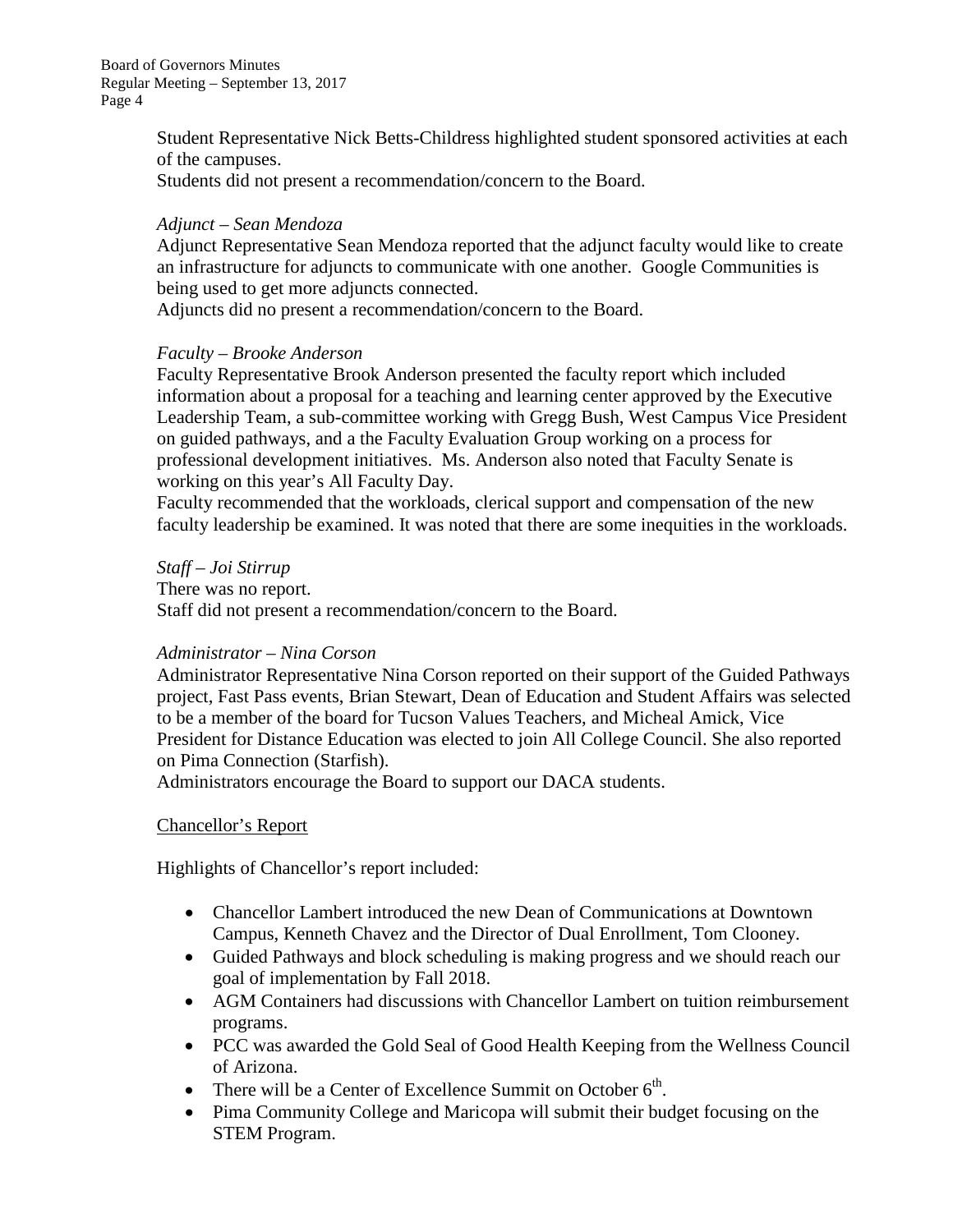- Dr. Dave Bea, Executive Vice Chancellor for Finance and Administration will report on the bond process at the next Board meeting.
- There will be a recommendation to the Board next month for the Santa Cruz County Provisional District.
- Chancellor Lambert provided statistics on middle skilled jobs.

# **INFORMATION ITEMS**

Financial Report – July 2017 Financial Statements This item was noted as an information item.

Employment Information This item was noted as an information item.

Adjunct Faculty Appointments This item was noted as an information item.

Administrative Procedure Changes AP 3.10.01: Admission and Registration — *New* was noted as an information item.

Administrative Procedure Transition Update RG-3501/A: Admissions and Registration — *Deletion* and SPG-3501/AC: Registration Process for Credit Courses — *Deletion* were noted as information items.

Board Policy Substantive Changes – First Reading BP 2.01: Diversity — *Revised* was noted as an information item.

Unclassified Pay Rates for Temporary Employment-Interpreters This item was noted as an information item.

## **ACTION ITEMS**

Consent Agenda

Board Member Lee requested that 4.1(12) – Personnel Policy Statement for Faculty, 2017/2018 Fiscal Year be pulled from the Consent Agenda and discussed separately.

## **Motion No. 201709-02**

Demion Clinco – M, Meredith Hay – S, to approve the Consent Agenda.

- 4.1 (1) Approval of Minutes of the following meetings:
	- A. Special Meeting to conduct Executive Session on August 16, 2017
	- B. Regular Meeting of August 16, 2017
	- C. Study Session of August 21, 2017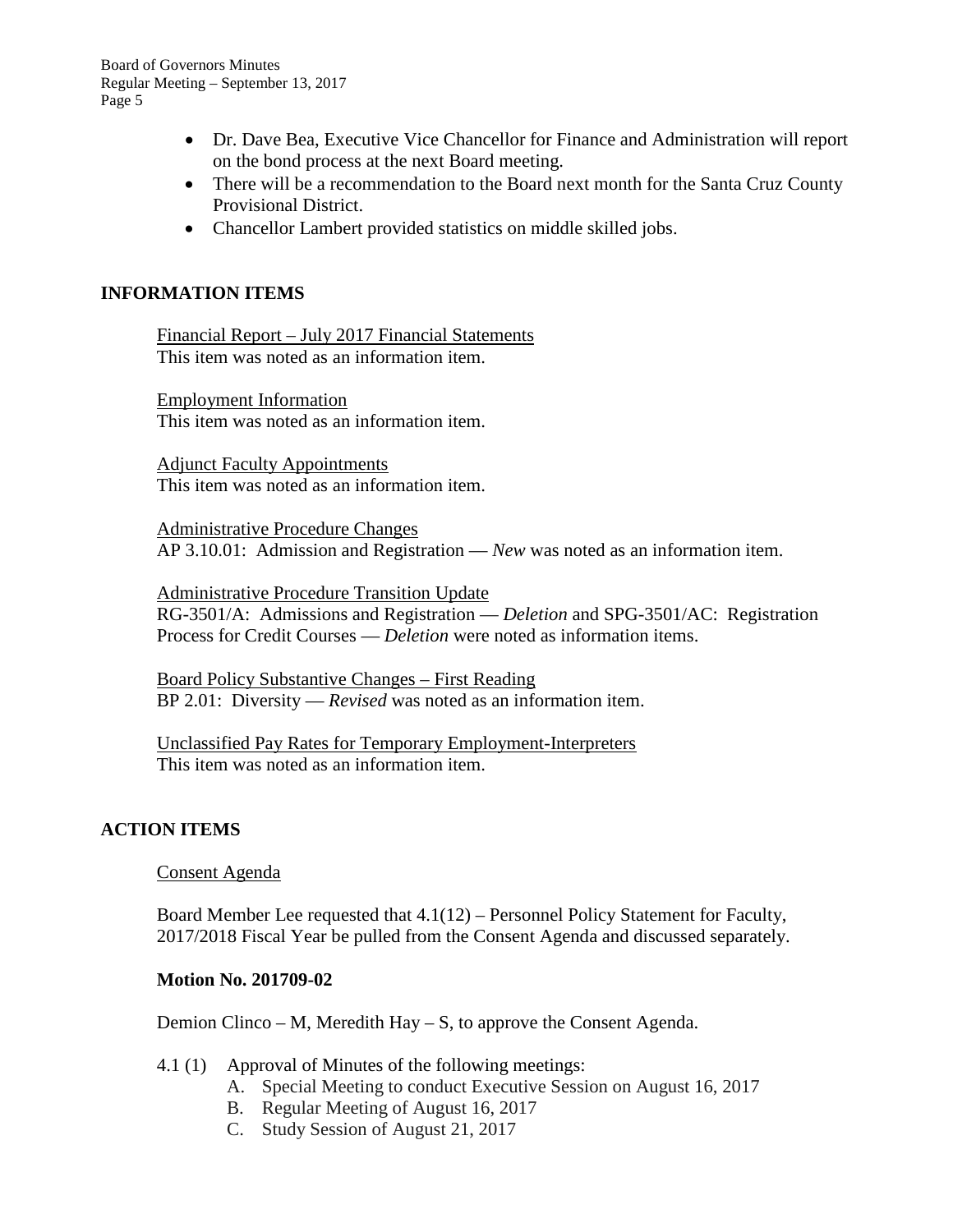- (2) Intergovernmental Agreement (IGA): Picture Rocks Fire Department
- (3) Agreement: Pima Community College and SEP-Santander-Bécalos International Program
- (4) Operating Agreement: Green Valley Learning Center
- (5) Contract: U.S. Department of Justice Federal Bureau of Prisons Administration Division
- (6) Contract: eLumen Assessment Management System
- (7) Contract: ConvergeOne-Extreme Hardware Maintenance, Licensing, and Services, 2017-2018
- (8) Contract: ConvergeOne for Upgrade of Avaya Telephone System-Phase 2
- (9) Contract: OPTIV-McAfee Maintenance, Licensing, and Services, 2017-2018
- (10) Contract: HP Computers for Division of Nursing Lease Agreement
- (11) Dual Enrollment: Compass High School

Vote: All Board members present voted "aye" by voice vote. None were opposed. **Motion CARRIED**.

Board Chair Hanna noted that the College is looking at the best use for this property and exploring different options for the building.

## **OTHER ACTION ITEMS**

### Personnel Policy Statement for Faculty, 2017/2018 Fiscal Year

Board member Lee noted that she supports the recommendation but needs a better understanding of the compensation system.

Dr. Morgan Phillips reported on how the College arrived at the new system of compensation. The structure is more flexible for the divisions and the budget has been aligned. Compensation has been tied to enrollment. Dr. Phillips noted that this change is not static.

Faculty Senate is embracing the leadership structure but there are concerns in Senate that different campuses are getting different levels of support for leadership. Faculty Senate will continue to review this.

### **Motion No. 201709-03**

Demion Clinco – M, Meredith Hay – S, to approve the Personnel Policy Statement for Faculty, 2017/2018 Fiscal Year

Vote: All Board members voted "aye" by voice vote. None were opposed. **Motion CARRIED**

Governing Board 2017-18 Priorities and Action Items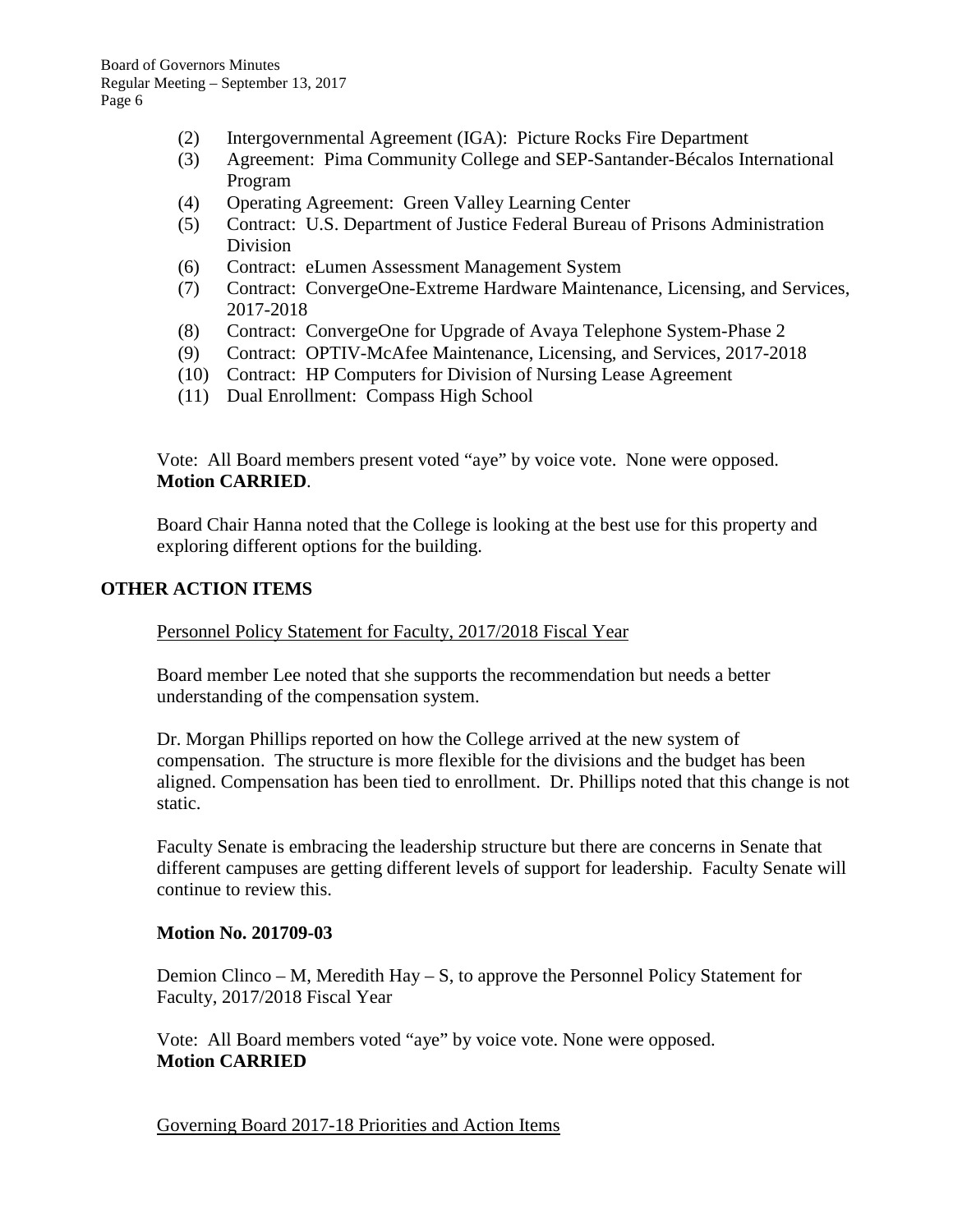## **Motion No. 201709-04**

Demion Clinco – M, Meredith Hay – S, to approve the 2017-18 Governing Board Priorities and Action Items.

Vote: All Board members voted "aye" by voice vote. None were opposed. **Motion CARRIED**

Chancellor's 2016-17 Evaluation

## **Motion No. 201709-05**

Sylvia Lee – M, Demion Clinco – S, to approve the 2016-17 Chancellor's Evaluation.

Vote: All Board members voted "aye" by voice vote. None were opposed. **Motion CARRIED**

Property Acquisition: 127 W. Drachman

## **Motion No. 201709-06**

Meredith Hay – M, Demion Clinco – S, to approve the acquisition of real estate property located at 127 W. Drachman.

Vote: All Board members voted "aye" by voice vote. None were opposed. **Motion CARRIED**

Property Acquisition: 333 W. Mabel Street

### **Motion No. 201709-07**

Meredith Hay – M, Demion Clinco – S, to approve the acquisition of real estate property located at 333 W. Mabel Street.

Vote: All Board members voted "aye" by voice vote. None were opposed. **Motion CARRIED**

## **ADJOURNMENT**

Adjournment

The meeting adjourned at 7:07 p.m.

\_\_\_\_\_\_\_\_\_\_\_\_\_\_\_\_\_\_\_\_\_\_\_\_\_\_\_\_\_\_\_\_\_\_\_\_\_\_\_\_\_\_\_